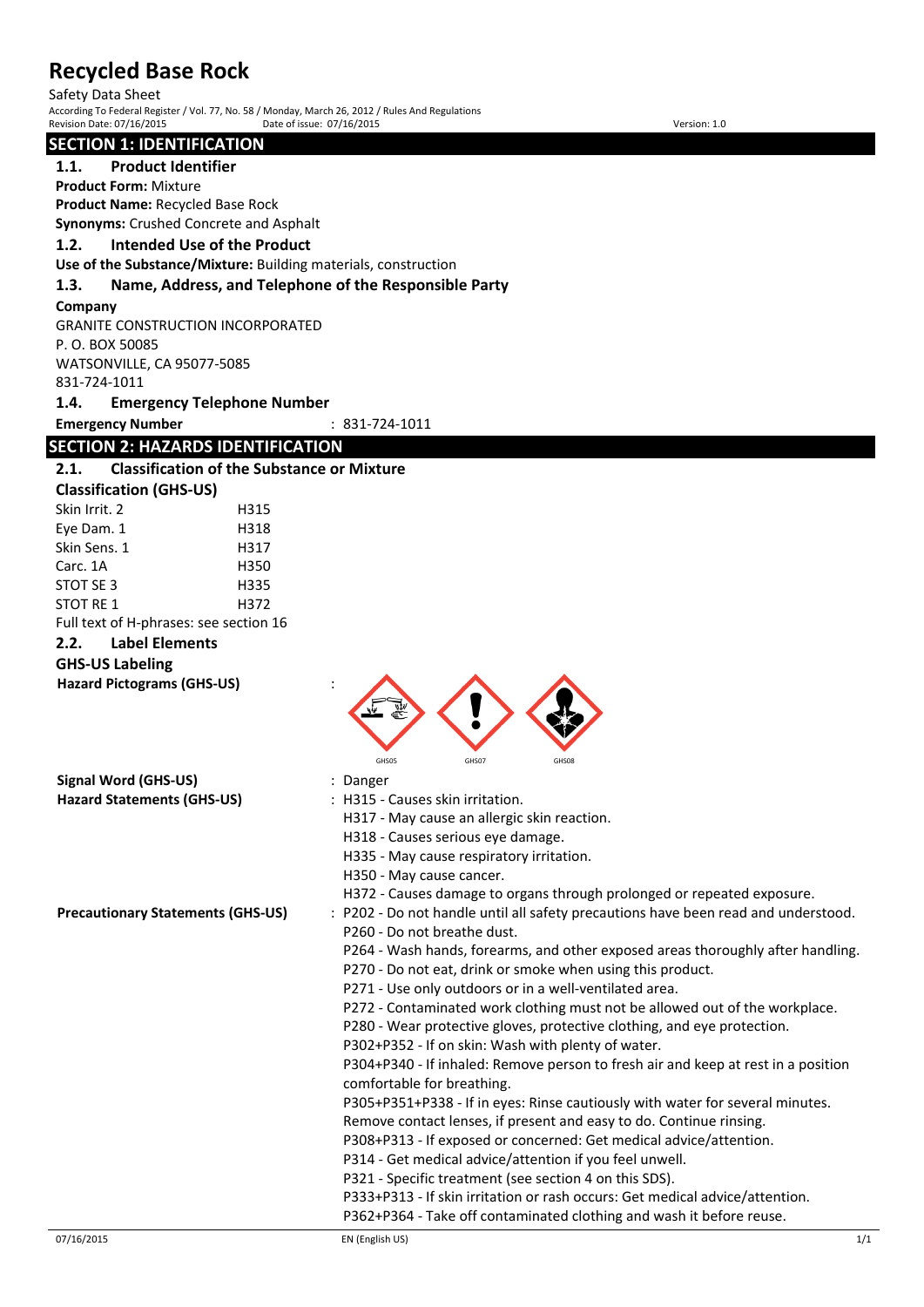Safety Data Sheet

According to Federal Register / Vol. 77, No. 58 / Monday, March 26, 2012 / Rules and Regulations

P403+P233 - Store in a well-ventilated place. Keep container tightly closed. P501 - Dispose of contents/container in accordance with local, regional, national, territorial, provincial, and international regulations.

#### **2.3. Other Hazards**

Exposure may aggravate those with pre-existing eye, skin, or respiratory conditions. Repeated or prolonged exposure to respirable (airborne) crystalline silica dust will cause lung damage in the form of silicosis. Symptoms will include progressively more difficult breathing, cough, fever, and weight loss.

#### **2.4. Unknown Acute Toxicity (GHS-US)**

No data available

## **SECTION 3: COMPOSITION/INFORMATION ON INGREDIENTS**

**3.1. Substance**

Not applicable

**3.2. Mixture**

| <b>Name</b>                 | <b>Product Identifier</b> | %         | <b>Classification (GHS-US)</b> |
|-----------------------------|---------------------------|-----------|--------------------------------|
| Cement, portland, chemicals | (CAS No) 65997-15-1       | $0 - 100$ | Skin Irrit. 2, H315            |
|                             |                           |           | Eye Dam. 1, H318               |
|                             |                           |           | Skin Sens. 1, H317             |
|                             |                           |           | <b>STOT SE 3, H335</b>         |
| Asphalt                     | (CAS No) 8052-42-4        | $0 - 100$ | Carc. 2, H351                  |
| Quartz                      | (CAS No) 14808-60-7       | $1 - 20$  | Carc. 1A, H350                 |
|                             |                           |           | <b>STOT RE 1, H372</b>         |
| Silica, cristobalite        | (CAS No) 14464-46-1       | $\leq 1$  | Carc. 1A, H350                 |
|                             |                           |           | <b>STOT RE 1, H372</b>         |
| Tridymite                   | (CAS No) 15468-32-3       | $\leq 1$  | Carc. 1A, H350                 |
|                             |                           |           | <b>STOT RE 1, H372</b>         |
| .                           |                           |           |                                |

### Full text of H-phrases: see section 16

## **SECTION 4: FIRST AID MEASURES**

#### **4.1. Description of First Aid Measures**

**First-aid Measures General**: Never give anything by mouth to an unconscious person. If you feel unwell, seek medical advice (show the label if possible).

**First-aid Measures After Inhalation**: Remove to fresh air and keep at rest in a position comfortable for breathing. Obtain medical attention if breathing difficulty persists.

**First-aid Measures After Skin Contact**: Rinse immediately with plenty of water. Obtain medical attention if irritation develops or persists.

**First-aid Measures After Eye Contact**: Rinse cautiously with water for at least 60 minutes. Remove contact lenses, if present and easy to do. Continue rinsing. Obtain medical attention.

**First-aid Measures After Ingestion**: Do not induce vomiting. Rinse mouth. Obtain medical attention.

# **4.2. Most important symptoms and effects, both acute and delayed**

**Symptoms/Injuries:** Causes serious eye damage. Causes skin irritation. Causes damage to organs through prolonged or repeated exposure. May cause an allergic skin reaction.

**Symptoms/Injuries After Inhalation:** Repeated exposure to respirable (airborne) crystalline silica dust will cause lung damage in the form of silicosis.

**Symptoms/Injuries After Skin Contact:** May cause an allergic reaction in sensitive individuals. Redness, pain, swelling, itching, burning, dryness, and dermatitis.

**Symptoms/Injuries After Eye Contact:** Causes permanent damage to the cornea, iris, or conjunctiva.

**Symptoms/Injuries After Ingestion:** Ingestion is likely to be harmful or have adverse effects.

**Chronic Symptoms:** May cause cancer. Causes damage to organs through prolonged or repeated exposure. Repeated or prolonged exposure to respirable (airborne) crystalline silica dust will cause lung damage in the form of silicosis. Symptoms will include progressively more difficult breathing, cough, fever, and weight loss.

# **4.3. Indication of Any Immediate Medical Attention and Special Treatment Needed** If you feel unwell, seek medical advice (show the label where possible).

# **SECTION 5: FIRE-FIGHTING MEASURES**

# **5.1. Extinguishing Media**

**Suitable Extinguishing Media:** Use extinguishing media appropriate for surrounding fire.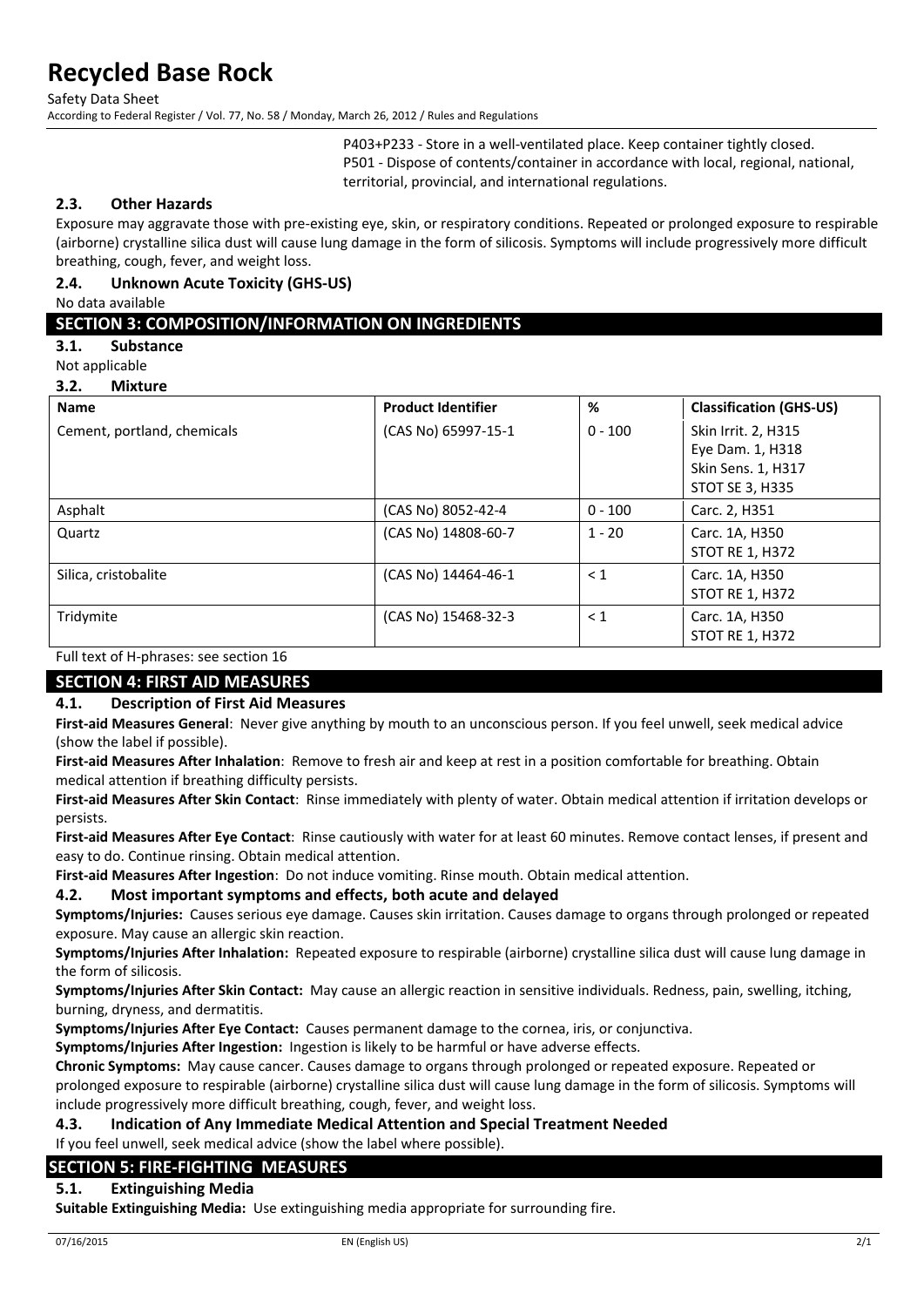Safety Data Sheet

According to Federal Register / Vol. 77, No. 58 / Monday, March 26, 2012 / Rules and Regulations

**Unsuitable Extinguishing Media:** Do not use a heavy water stream. Use of heavy stream of water may spread fire.

### **5.2. Special Hazards Arising From the Substance or Mixture**

**Fire Hazard:** Not flammable.

**Explosion Hazard:** Product is not explosive.

**Reactivity:** Hazardous reactions will not occur under normal conditions.

### **5.3. Advice for Firefighters**

**Precautionary Measures Fire:** Exercise caution when fighting any chemical fire.

**Firefighting Instructions:** Use water spray or fog for cooling exposed containers.

**Protection During Firefighting:** Do not enter fire area without proper protective equipment, including respiratory protection. **Other Information:** Refer to Section 9 for flammability properties.

#### **SECTION 6: ACCIDENTAL RELEASE MEASURES**

#### **6.1. Personal Precautions, Protective Equipment and Emergency Procedures**

**General Measures**: Avoid all contact with skin, eyes, or clothing. Do not breathe dust.

#### **6.1.1. For Non-emergency Personnel**

**Protective Equipment:** Use appropriate personal protection equipment (PPE).

**Emergency Procedures:** Evacuate unnecessary personnel.

#### **6.1.2. For Emergency Responders**

**Protective Equipment:** Equip cleanup crew with proper protection.

**Emergency Procedures:** Stop leak if safe to do so. Eliminate ignition sources. Ventilate area.

## **6.2. Environmental Precautions** No additional information available

#### **6.3. Methods and Material for Containment and Cleaning Up**

**For Containment:** Contain and collect as any solid.

#### **6.4. Reference to Other Sections**

See Heading 8. Exposure controls and personal protection. For further information refer to section 13.

#### **SECTION 7: HANDLING AND STORAGE**

#### **7.1. Precautions for Safe Handling**

**Hygiene Measures:** Handle in accordance with good industrial hygiene and safety procedures. Wash hands and other exposed areas with mild soap and water before eating, drinking or smoking and when leaving work.

#### **7.2. Conditions for Safe Storage, Including Any Incompatibilities**

**Technical Measures:** Comply with applicable regulations.

**Storage Conditions:** Store in a dry, cool and well-ventilated place. Keep/Store away from Incompatible materials.

**Incompatible Products:** Strong acids. Strong bases. Strong oxidizers.

#### **7.3. Specific End Use(s)**

Building materials, construction.

# **SECTION 8: EXPOSURE CONTROLS/PERSONAL PROTECTION**

#### **8.1. Control Parameters**

For substances listed in section 3 that are not listed here, there are no established exposure limits from the manufacturer,

supplier, importer, or the appropriate advisory agency including: ACGIH (TLV), NIOSH (REL), or OSHA (PEL).

| Quartz (14808-60-7)                      |                                      |                                                                              |  |
|------------------------------------------|--------------------------------------|------------------------------------------------------------------------------|--|
| <b>USA ACGIH</b>                         | ACGIH TWA $(mg/m3)$                  | 0.025 mg/m <sup>3</sup> (respirable fraction)                                |  |
| <b>USA ACGIH</b>                         | <b>ACGIH chemical category</b>       | A2 - Suspected Human Carcinogen                                              |  |
| <b>USA NIOSH</b>                         | NIOSH REL (TWA) (mg/m <sup>3</sup> ) | 0.05 mg/m <sup>3</sup> (respirable dust)                                     |  |
| <b>USA IDLH</b>                          | US IDLH $(mg/m3)$                    | 50 mg/m <sup>3</sup> (respirable dust)                                       |  |
| <b>USA OSHA</b>                          | OSHA PEL (STEL) (mg/m <sup>3</sup> ) | 250 mppcf/%SiO <sub>2</sub> +5, 10mg/m <sup>3</sup> /%SiO <sub>2</sub> +2    |  |
|                                          | Silica, cristobalite (14464-46-1)    |                                                                              |  |
| <b>USA ACGIH</b>                         | ACGIH TWA $(mg/m3)$                  | 0.025 mg/m <sup>3</sup> (respirable fraction)                                |  |
| <b>USA ACGIH</b>                         | <b>ACGIH chemical category</b>       | Suspected Human Carcinogen                                                   |  |
| <b>USA NIOSH</b>                         | NIOSH REL (TWA) (mg/m <sup>3</sup> ) | 0.05 mg/m <sup>3</sup> (respirable dust)                                     |  |
| <b>USA IDLH</b>                          | US IDLH (mg/m <sup>3</sup> )         | 25 mg/m <sup>3</sup> (respirable dust)                                       |  |
| Tridymite (15468-32-3)                   |                                      |                                                                              |  |
| <b>USA NIOSH</b>                         | NIOSH REL (TWA) $(mg/m3)$            | 0.05 mg/m <sup>3</sup> (respirable dust)                                     |  |
| <b>USA IDLH</b>                          | US IDLH $(mg/m3)$                    | 25 mg/m <sup>3</sup> (respirable dust)                                       |  |
| Cement, portland, chemicals (65997-15-1) |                                      |                                                                              |  |
| <b>USA ACGIH</b>                         | ACGIH TWA $(mg/m3)$                  | 1 mg/m <sup>3</sup> (particulate matter containing no asbestos and $\leq$ 1% |  |
|                                          |                                      |                                                                              |  |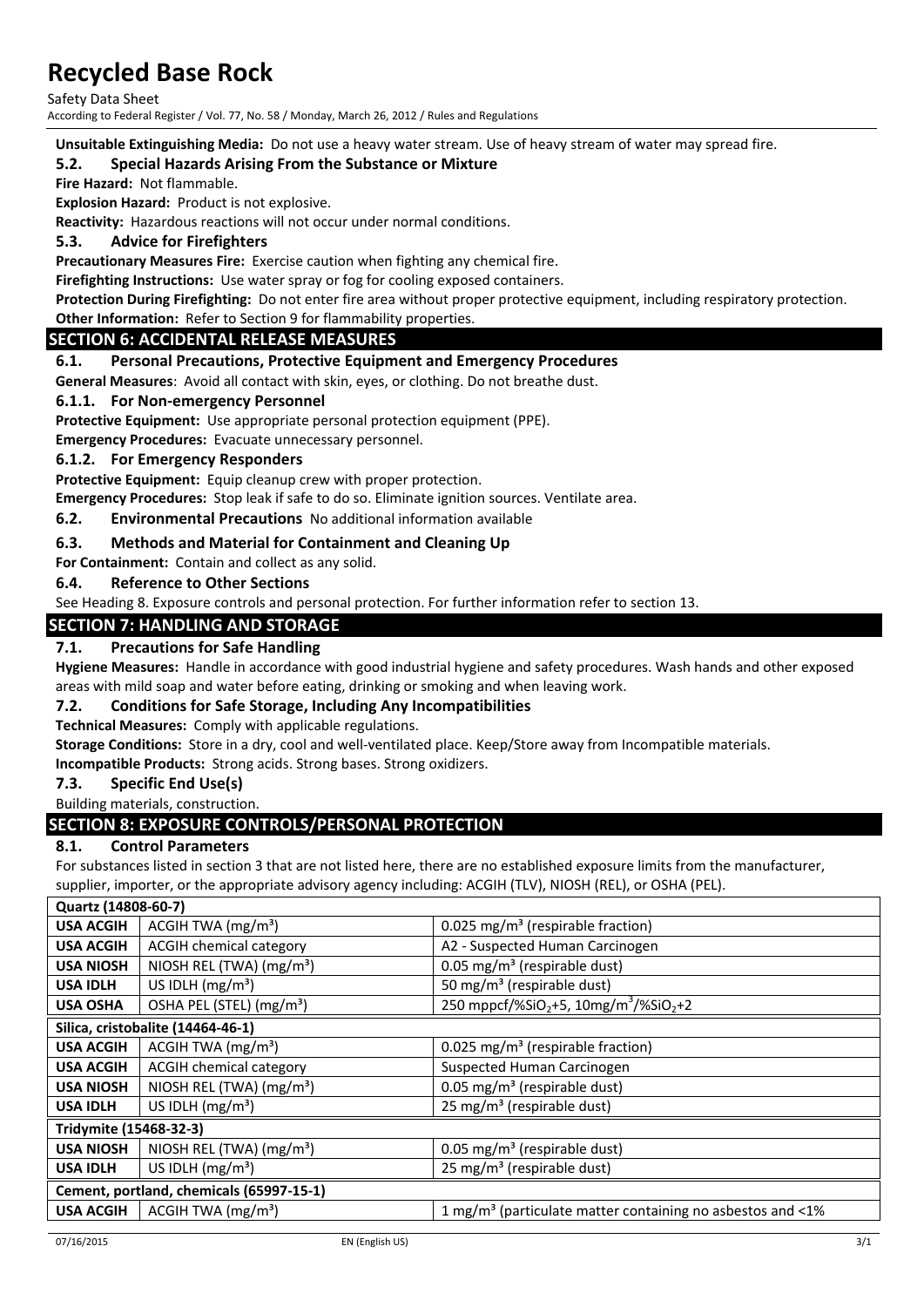Safety Data Sheet

According to Federal Register / Vol. 77, No. 58 / Monday, March 26, 2012 / Rules and Regulations

|                                                                             |                                          |                                                | crystalline silica, respirable fraction)                                          |  |
|-----------------------------------------------------------------------------|------------------------------------------|------------------------------------------------|-----------------------------------------------------------------------------------|--|
| <b>USA ACGIH</b>                                                            | ACGIH chemical category                  |                                                | Not Classifiable as a Human Carcinogen                                            |  |
| <b>USA NIOSH</b>                                                            | NIOSH REL (TWA) (mg/m <sup>3</sup> )     |                                                | 10 mg/m <sup>3</sup> (total dust)                                                 |  |
|                                                                             |                                          |                                                | 5 mg/m <sup>3</sup> (respirable dust)                                             |  |
| <b>USA IDLH</b>                                                             | US IDLH (mg/m <sup>3</sup> )             |                                                | 5000 mg/m <sup>3</sup>                                                            |  |
| <b>USA OSHA</b>                                                             | OSHA PEL (TWA) (mg/m <sup>3</sup> )      |                                                | 15 mg/m <sup>3</sup> (total dust)                                                 |  |
|                                                                             |                                          |                                                | 5 mg/m <sup>3</sup> (respirable fraction)                                         |  |
| Asphalt (8052-42-4)                                                         |                                          |                                                |                                                                                   |  |
| <b>USA ACGIH</b>                                                            | ACGIH TWA (mg/m <sup>3</sup> )           |                                                | 0.5 mg/m <sup>3</sup> (fume, inhalable fraction)                                  |  |
| <b>USA ACGIH</b>                                                            | <b>ACGIH chemical category</b>           |                                                | Not Classifiable as a Human Carcinogen fume, coal tar-free                        |  |
| <b>USA NIOSH</b>                                                            | NIOSH REL (ceiling) (mg/m <sup>3</sup> ) |                                                | 5 mg/m <sup>3</sup> (fume)                                                        |  |
| 8.2.                                                                        | <b>Exposure Controls</b>                 |                                                |                                                                                   |  |
|                                                                             | <b>Appropriate Engineering Controls</b>  |                                                | : Ensure adequate ventilation, especially in confined areas. Emergency eye wash   |  |
|                                                                             |                                          |                                                | fountains and safety showers should be available in the immediate vicinity of any |  |
|                                                                             |                                          |                                                | potential exposure. Ensure all national/local regulations are observed.           |  |
|                                                                             | <b>Personal Protective Equipment</b>     |                                                | : Protective goggles. Gloves. Protective clothing. Dust formation: dust mask.     |  |
|                                                                             |                                          |                                                |                                                                                   |  |
|                                                                             | <b>Materials for Protective Clothing</b> |                                                | : Chemically resistant materials and fabrics.                                     |  |
| <b>Hand Protection</b>                                                      |                                          | : Wear chemically resistant protective gloves. |                                                                                   |  |
| <b>Eye Protection</b>                                                       |                                          | : Chemical goggles or safety glasses.          |                                                                                   |  |
| <b>Skin and Body Protection</b>                                             |                                          |                                                | : Wear suitable protective clothing.                                              |  |
| <b>Respiratory Protection</b>                                               |                                          |                                                | : Use NIOSH-approved dust mask if dust has the potential to become airborne.      |  |
|                                                                             | <b>Environmental Exposure Controls</b>   |                                                | : Do not allow the product to be released into the environment.                   |  |
| <b>Consumer Exposure Controls</b><br>Do not eat, drink or smoke during use. |                                          |                                                |                                                                                   |  |
| <b>SECTION 9: PHYSICAL AND CHEMICAL PROPERTIES</b>                          |                                          |                                                |                                                                                   |  |
| 9.1.<br><b>Information on Basic Physical and Chemical Properties</b>        |                                          |                                                |                                                                                   |  |
| <b>Physical State</b>                                                       |                                          |                                                | : Solid                                                                           |  |
| Appearance                                                                  |                                          |                                                | : Angular particles, light/salt and pepper colored, ranging in size from          |  |
|                                                                             |                                          |                                                | pebbles to boulders.                                                              |  |
| Odor                                                                        |                                          |                                                | : Odorless                                                                        |  |
| <b>Odor Threshold</b>                                                       |                                          |                                                | : No data available                                                               |  |
|                                                                             |                                          |                                                |                                                                                   |  |

**pH** : No data available

- **Evaporation Rate** : No data available **Melting Point CONFIDENTIAL CONTRACT CONTRACT AT A SET OF A SET OF A SET OF A SET OF A SET OF A SET OF A SET OF A SET OF A SET OF A SET OF A SET OF A SET OF A SET OF A SET OF A SET OF A SET OF A SET OF A SET OF A SET OF**
- 
- **Freezing Point Contract Contract Contract Contract Contract Contract Contract Contract Contract Contract Contract Contract Contract Contract Contract Contract Contract Contract Contract Contract Contract Contract Contra**
- **Boiling Point Example 2018 1 CO EXAMPLE 2018 1 CO EXAMPLE 2018 1 CO EXAMPLE 2019 1 CO EXAMPLE 2019 1 CO EXAMPLE 2019 1 CO EXAMPLE 2019 2029 2029 2029 2029 2029 2029 2029**
- **Flash Point** : No data available
- **Auto-ignition Temperature** : No data available
- 
- **Decomposition Temperature 1988 1988 1988 1988 1988 1988 1988 1988 1988 1988 1988 1988 1988 1988 1988 1988 1988 1988 1988 1988 1988 1988 1988 1988 1988 1988 1988 1988**
- **Flammability (solid, gas)**  $\cdot$  **:** No data available
- **Vapor Pressure** : No data available
- **Relative Vapor Density at 20 °C** : No data available
- **Relative Density Contract Contract Contract Contract Contract Contract Contract Contract Contract Contract Contract Contract Contract Contract Contract Contract Contract Contract Contract Contract Contract Contract Cont Specific Gravity** : 2.6 - 2.8
- 
- **Solubility** : Insoluble in water **Partition Coefficient: N-Octanol/Water** : No data available
- 07/16/2015 EN (English US) 4/1

**Viscosity** : No data available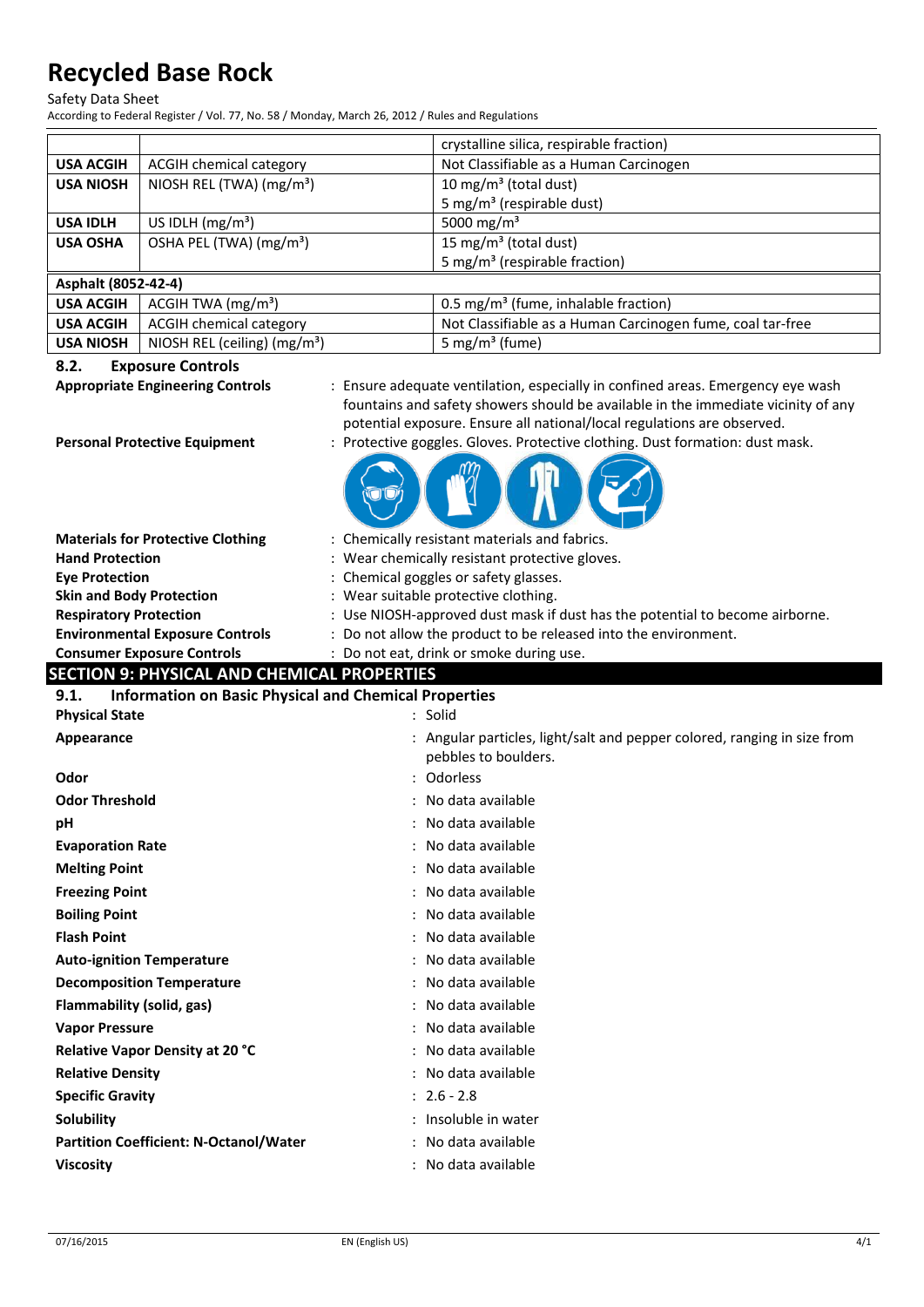Safety Data Sheet

According to Federal Register / Vol. 77, No. 58 / Monday, March 26, 2012 / Rules and Regulations

**9.2. Other Information** No additional information available

# **SECTION 10: STABILITY AND REACTIVITY**

**10.1. Reactivity:** Hazardous reactions will not occur under normal conditions.

- **10.2. Chemical Stability:** Stable under recommended handling and storage conditions (see section 7).
- **10.3. Possibility of Hazardous Reactions:** Hazardous polymerization will not occur.

**10.4. Conditions to Avoid:** Incompatible materials.

**10.5. Incompatible Materials:** Strong acids, strong bases, strong oxidizers.

**10.6. Hazardous Decomposition Products:** Quartz (silica) will dissolve in hydroflouric acid producing a corrosive gas, silicon tetrafluoride.

## **SECTION 11: TOXICOLOGICAL INFORMATION**

## **11.1. Information On Toxicological Effects**

**Acute Toxicity:** Not classified

| $>$ 5000 mg/kg             |
|----------------------------|
| > 5000 mg/kg               |
|                            |
| > 5000 mg/kg               |
| > 2000 mg/kg               |
| $> 94.4$ mg/m <sup>3</sup> |
|                            |

**Skin Corrosion/Irritation:** Causes skin irritation.

**Serious Eye Damage/Irritation:** Causes serious eye damage.

**Respiratory or Skin Sensitization:** May cause an allergic skin reaction.

**Germ Cell Mutagenicity:** Not classified

**Carcinogenicity:** May cause cancer.

**Quartz (14808-60-7)**

| Quartz (14808-00-7)                              |                                               |  |
|--------------------------------------------------|-----------------------------------------------|--|
| <b>IARC</b> group                                | 1                                             |  |
| <b>National Toxicology Program (NTP) Status</b>  | Known Human Carcinogens.                      |  |
| <b>OSHA Hazard Communication Carcinogen List</b> | In OSHA Hazard Communication Carcinogen list. |  |
| Silica, cristobalite (14464-46-1)                |                                               |  |
| <b>IARC</b> group                                | 1                                             |  |
| <b>OSHA Hazard Communication Carcinogen List</b> | In OSHA Hazard Communication Carcinogen list. |  |
| Tridymite (15468-32-3)                           |                                               |  |
| <b>IARC</b> group                                | 1                                             |  |
| <b>OSHA Hazard Communication Carcinogen List</b> | In OSHA Hazard Communication Carcinogen list. |  |
| Asphalt (8052-42-4)                              |                                               |  |
| <b>IARC</b> group                                | 2B                                            |  |
| <b>National Toxicology Program (NTP) Status</b>  | Twelfth Report - Items under consideration.   |  |
| <b>OSHA Hazard Communication Carcinogen List</b> | In OSHA Hazard Communication Carcinogen list. |  |
|                                                  |                                               |  |

**Reproductive Toxicity:** Not classified

**Specific Target Organ Toxicity (Single Exposure):** May cause respiratory irritation.

**Specific Target Organ Toxicity (Repeated Exposure):** Causes damage to organs through prolonged or repeated exposure.

**Aspiration Hazard:** Not classified

**Symptoms/Injuries After Inhalation:** Repeated exposure to respirable (airborne) crystalline silica dust will cause lung damage in the form of silicosis.

**Symptoms/Injuries After Skin Contact:** May cause an allergic reaction in sensitive individuals. Redness, pain, swelling, itching, burning, dryness, and dermatitis.

**Symptoms/Injuries After Eye Contact:** Causes permanent damage to the cornea, iris, or conjunctiva.

**Symptoms/Injuries After Ingestion:** Ingestion is likely to be harmful or have adverse effects.

**Chronic Symptoms:** May cause cancer. Causes damage to organs through prolonged or repeated exposure. Repeated or prolonged exposure to respirable (airborne) crystalline silica dust will cause lung damage in the form of silicosis. Symptoms will include progressively more difficult breathing, cough, fever, and weight loss.

## **SECTION 12: ECOLOGICAL INFORMATION**

**12.1. Toxicity** No additional information available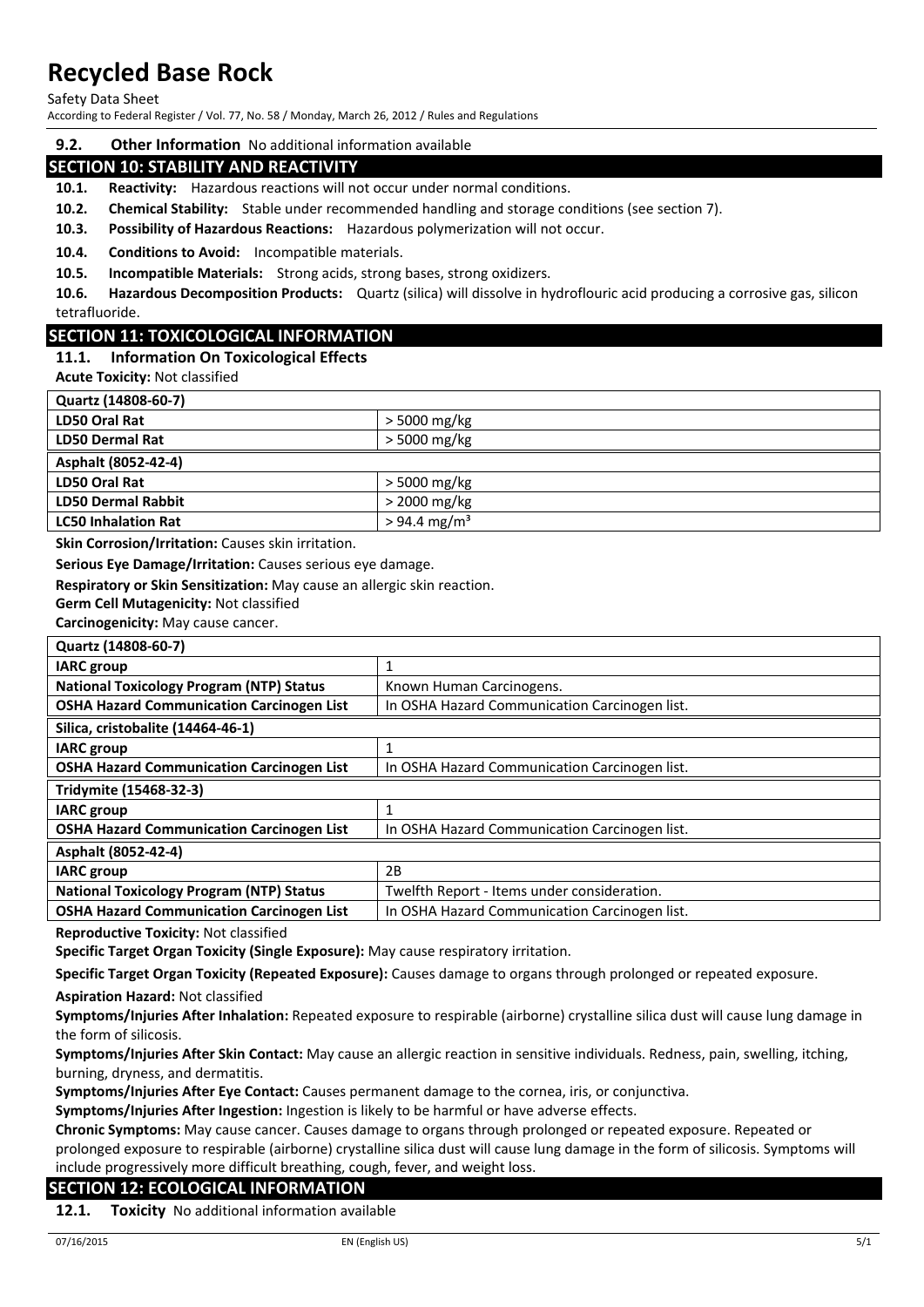Safety Data Sheet

According to Federal Register / Vol. 77, No. 58 / Monday, March 26, 2012 / Rules and Regulations

#### **12.2. Persistence and Degradability** No additional information available

#### **12.3. Bioaccumulative Potential**

| Asphalt (8052-42-4) |                               |  |
|---------------------|-------------------------------|--|
| BCF fish 1          | (no bioaccumulation expected) |  |
| <b>Log Pow</b>      |                               |  |

#### **12.4. Mobility in Soil** No additional information available

#### **12.5. Other Adverse Effects**

**Other Information COLLECT ENGLISION CONTRACT AND ACCORDING TO A LIGARY CONTRACT 2 AVOId release to the environment.** 

## **SECTION 13: DISPOSAL CONSIDERATIONS**

#### **13.1. Waste treatment methods**

**Waste Disposal Recommendations:** Dispose of waste material in accordance with all local, regional, national, provincial, territorial and international regulations.

**Ecology – Waste Materials:** Avoid release to the environment.

## **SECTION 14: TRANSPORT INFORMATION**

14.1. In Accordance with DOT Not regulated for transport

**14.2. In Accordance with IMDG** Not regulated for transport

14.3. In Accordance with IATA Not regulated for transport

# **SECTION 15: REGULATORY INFORMATION**

#### **15.1 US Federal Regulations**

| <b>Recycled Base Rock</b>                  |                                 |
|--------------------------------------------|---------------------------------|
| <b>SARA Section 311/312 Hazard Classes</b> | Immediate (acute) health hazard |
|                                            | Delayed (chronic) health hazard |
| $0.124 - 111000007$                        |                                 |

## **Quartz (14808-60-7)**

| Quartz (1900-00-7)                                                        |                                 |  |  |
|---------------------------------------------------------------------------|---------------------------------|--|--|
| Listed on the United States TSCA (Toxic Substances Control Act) inventory |                                 |  |  |
| <b>SARA Section 311/312 Hazard Classes</b>                                | Delayed (chronic) health hazard |  |  |
| Silica, cristobalite (14464-46-1)                                         |                                 |  |  |
| Listed on the United States TSCA (Toxic Substances Control Act) inventory |                                 |  |  |
| <b>SARA Section 311/312 Hazard Classes</b>                                | Delayed (chronic) health hazard |  |  |
| Tridymite (15468-32-3)                                                    |                                 |  |  |
| <b>SARA Section 311/312 Hazard Classes</b>                                | Delayed (chronic) health hazard |  |  |
| Cement, portland, chemicals (65997-15-1)                                  |                                 |  |  |
| Listed on the United States TSCA (Toxic Substances Control Act) inventory |                                 |  |  |
| <b>SARA Section 311/312 Hazard Classes</b>                                | Immediate (acute) health hazard |  |  |
| Asphalt (8052-42-4)                                                       |                                 |  |  |
| Listed on the United States TSCA (Toxic Substances Control Act) inventory |                                 |  |  |
| <b>SARA Section 311/312 Hazard Classes</b>                                | Delayed (chronic) health hazard |  |  |

## **15.2 US State Regulations**

| WARNING: This product contains chemicals known to the State of |  |  |
|----------------------------------------------------------------|--|--|
| California to cause cancer.                                    |  |  |
|                                                                |  |  |
|                                                                |  |  |
| U.S. - New Jersey - Right to Know Hazardous Substance List     |  |  |
|                                                                |  |  |
|                                                                |  |  |
|                                                                |  |  |
| U.S. - New Jersey - Right to Know Hazardous Substance List     |  |  |
|                                                                |  |  |
|                                                                |  |  |
|                                                                |  |  |
| U.S. - New Jersey - Right to Know Hazardous Substance List     |  |  |
|                                                                |  |  |

U.S. - Pennsylvania - RTK (Right to Know) List